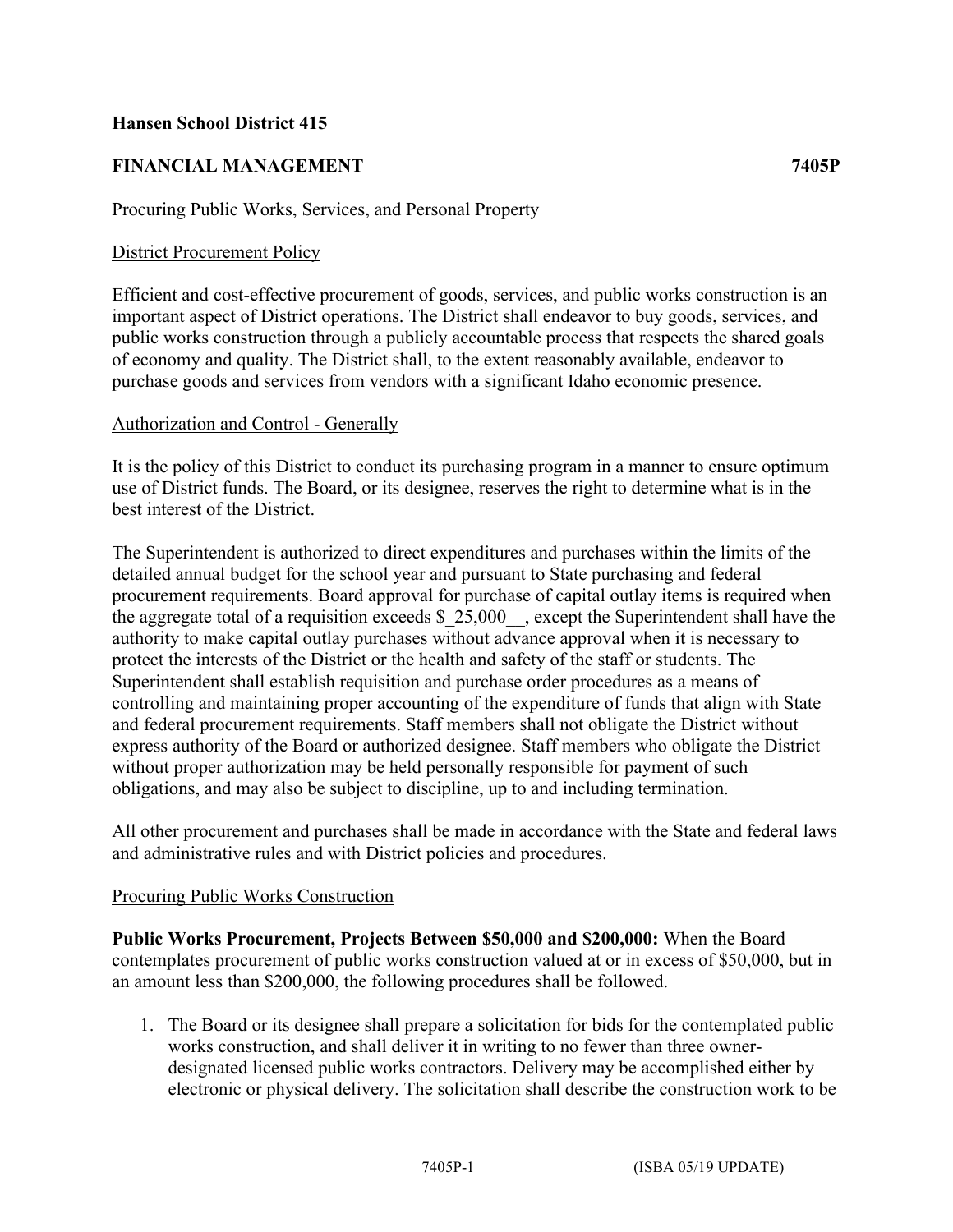completed in sufficient detail to allow an experienced public works contractor to understand the construction project the District seeks to build.

- 2. In the event that it is impractical or impossible to obtain three bids for the proposed public works procurement, the District may proceed to acquire the work in any manner the Board or its designee deems best from a qualified public works contractor quoting the lowest price. When fewer than three bids are considered, a description of the District's efforts undertaken to procure at least three bids shall be documented and placed in the records of the Board, and such documentation shall be maintained for at least six months following the date of the final procurement decision.
- 3. The solicitation for bids shall describe the electronic or physical delivery method or methods authorized to submit a bid, the date and time by which a bid proposal must be received by the clerk, secretary, or other authorized District official, and shall provide a reasonable time to respond to the solicitation, provided that, except in the event of an emergency, such time shall not be less than three business days.
- 4. The solicitation shall explain that if a potential bidder has an objection to the specifications described in the solicitation, it must submit a written objection to the District. The objection must be received by the District's clerk, secretary, or other authorized person no later than one business day before the date and time of the bidders' deadline to submit bids.
- 5. When written bids have been received by the District, by either physical or electronic delivery, they shall be submitted to the Board or its designee, who shall present the lowest responsive bid to the Board for approval or, if the Board's designee is so authorized, approve the bid. The Board or the Board's designee is required to either approve the responsive bid proposing the lowest procurement price, or reject all bids and publish notice for bids, as before.
- 6. In the event two or more price quotations offered by different licensed public works contractors are the same and represent the lowest responsive bid, the Board or its authorized designee may, in the exercise of its discretion to promote the best interests of the District, accept the one it chooses.

**Public Works Procurement, Projects greater than \$200,000:** When the Board contemplates procuring public works construction valued in excess of \$200,000, the following procedures shall apply. The purchase of construction services shall be made pursuant to a competitive sealed bid process. The purchase shall be made from the qualified public works contractor submitting the lowest bid price complying with bidding procedures and meeting the pre-qualifications, if any are required, established by the bid documents. The competitive bidding process may follow either of two alternate procedures described in detail below, either Category A, bidding open to all licensed public works contractors; or Category B, bidding open only to licensed public works contracts who satisfy minimum requirements set by the Board or its designee. **Category A:** Competitive bidding procedures shall be open to all any licensed public works contractor desiring to bid upon a public works project. For all Category A bids, the Board may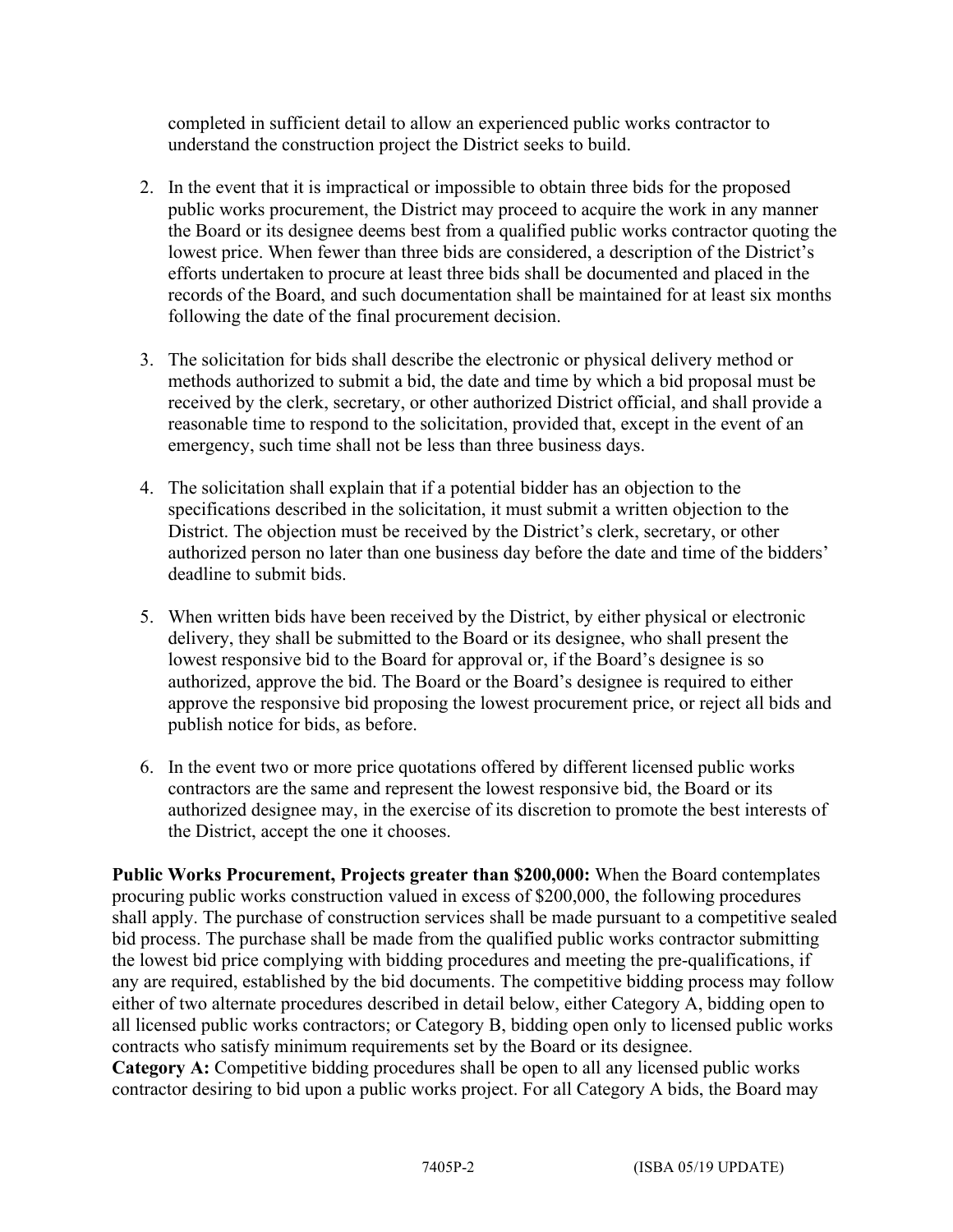consider only the amount bid, the bidder's compliance with administrative requirements of the bidding process, and whether the bidder holds the requisite license. When considering bids meeting these requirements, the Board shall award the bid to the qualified bidder submitting the lowest responsive bid.

- 1. The District's request for bids for a Category A procurement shall set a date and place for the public opening of bids. The District shall publish two notices soliciting bids in the District's official newspaper. The first notice shall be published at least two weeks before the date for opening bids, with the second notice to be published in the succeeding week at least seven days before the date that bids are scheduled to be opened. The notice shall succinctly describe the project to be constructed. Copies of specifications, bid forms, bidder's instructions, contract documents, and general and special instructions shall be created by the Board or its designee and shall be made available upon request by any interested bidder which also submits payment of a reasonable plan copy fee.
- 2. The solicitation shall explain that in the event a bidder has an objection to project specifications or bidding procedures, it must submit a written objection in writing which must be received by the Board or its designee at least three business days before the date and time the bids are scheduled to be opened. The Board or its designee shall respond to all objections in writing and shall provide written copies of the objection and the response to the objecting bidder, and deliver copies to all other bidders known to the District at that time. The Board or its designee may adjust the bidding timeframes if necessary.
- 3. All bids shall be delivered under sealed cover to the clerk of the Board or other designee identified in the bid solicitation documents provided to bidders by the District. On the cover of the sealed bid, the bidder must include a concise statement generally identifying the project for which the bid is submitted.
- 4. In the event the Board deems it to be in the best interest of the District to require bidders to provide bid security, it may do so in an amount equal to at least five percent of the amount bid. If the Board requires bid security, no bid may be considered unless it includes adequate bid security in one of the following forms designated by the Board:
	- A. Cash;
	- B. A cashier's check made payable to the District;
	- C. A certified check made payable to the District; or
	- D. A bidder's bond executed by a qualified surety company, made payable to the District.
- 5. Once submitted to the District, no bid may be withdrawn after the passing of date and time set in the notice for opening of the bids. When sealed bids have been received, they shall be opened in public at a designated place and time, thereafter to be compiled and submitted to the Board for award to the lowest responsive bidder, or, if a designee had been authorized to select the lowest bid, for approval of the award.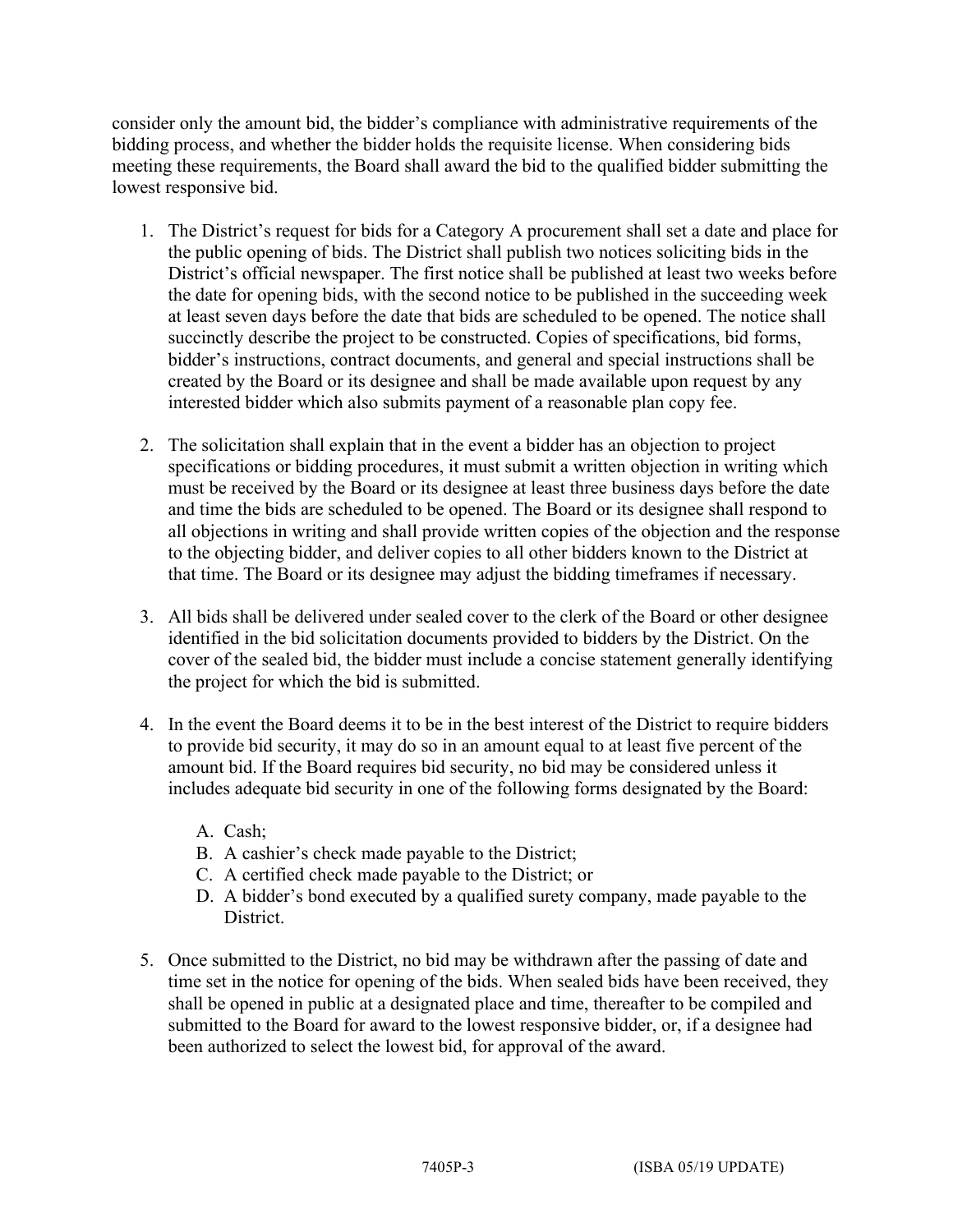- 6. In the event the successful bidder fails to execute the contract, at the sole discretion of the Board, the bidder's security may be forfeited to the District and the proceeds shall be deposited in a designated fund from which the expenses of procuring substitute performance are paid.
- 7. In the event the successful bidder refuses or fails to execute the contract, the District may award the contract to the qualified bidder which had submitted the next lowest responsive bid. If the Board awards the contract to the next lowest qualified bidder, the District may apply the lowest qualified bidder's security to the difference between the lowest responsive bid and the next lowest responsive bid. The surplus, if any, shall be returned to the lowest bidder if cash or check is used, or to the surety on the bidder's bond if a bond is used. The District may retain reasonable administrative costs not to exceed 25% of the amount of the bidder's security.
- 8. In its discretion, the Board may reject all bids presented and decide to re-bid the project. Alternatively, the Board may, after finding it to be a fact, pass a resolution declaring that the project sought to be accomplished by the expenditure can be performed more economically by purchasing goods and services on the open market because the project is not a public works project.
- 9. If the Board chooses to award a competitively bid contract involving the procurement of public works construction to a bidder other than the apparent low bidder, the Board shall, in open session at a duly noticed Board meeting, declare its reason or reasons on the record and shall communicate such reason or reasons in writing to all bidders that submitted a competing bid.
- 10. In the event a participating bidder objects to the award of the project to a bidder other than the lowest responsive bidder, such bidder shall, within seven calendar days of the date of the Board's award notice, deliver to the Board clerk or designee its written objection to the Board's award, setting forth the express reason or reasons that the Board's award decision is in error. Upon receipt of such objection, the Board shall immediately stay performance of the project until after the Board addresses the contentions raised by the objecting bidder(s). To address the objection(s), the Board shall review its decision and determine whether to affirm its prior award, to modify the award, or to re-bid the project, setting forth its reason or reasons therefor. The Board's review cannot be delegated. After completion of the review process, the Board may proceed as it deems to be in the public's best interest.
- 11. If two or more identical bids are received, the Board may select the bidder it prefers.
- 12. If no bids are received, the Board may complete the project by selecting a licensed public works contractor without further competitive bidding procedures.

**Category B:** When following this procedure, competitive bids may only be submitted by licensed public works contractors which have satisfied the Board's preliminary supplemental qualifications. The solicitation for bids in Category B procurement consist of two stages: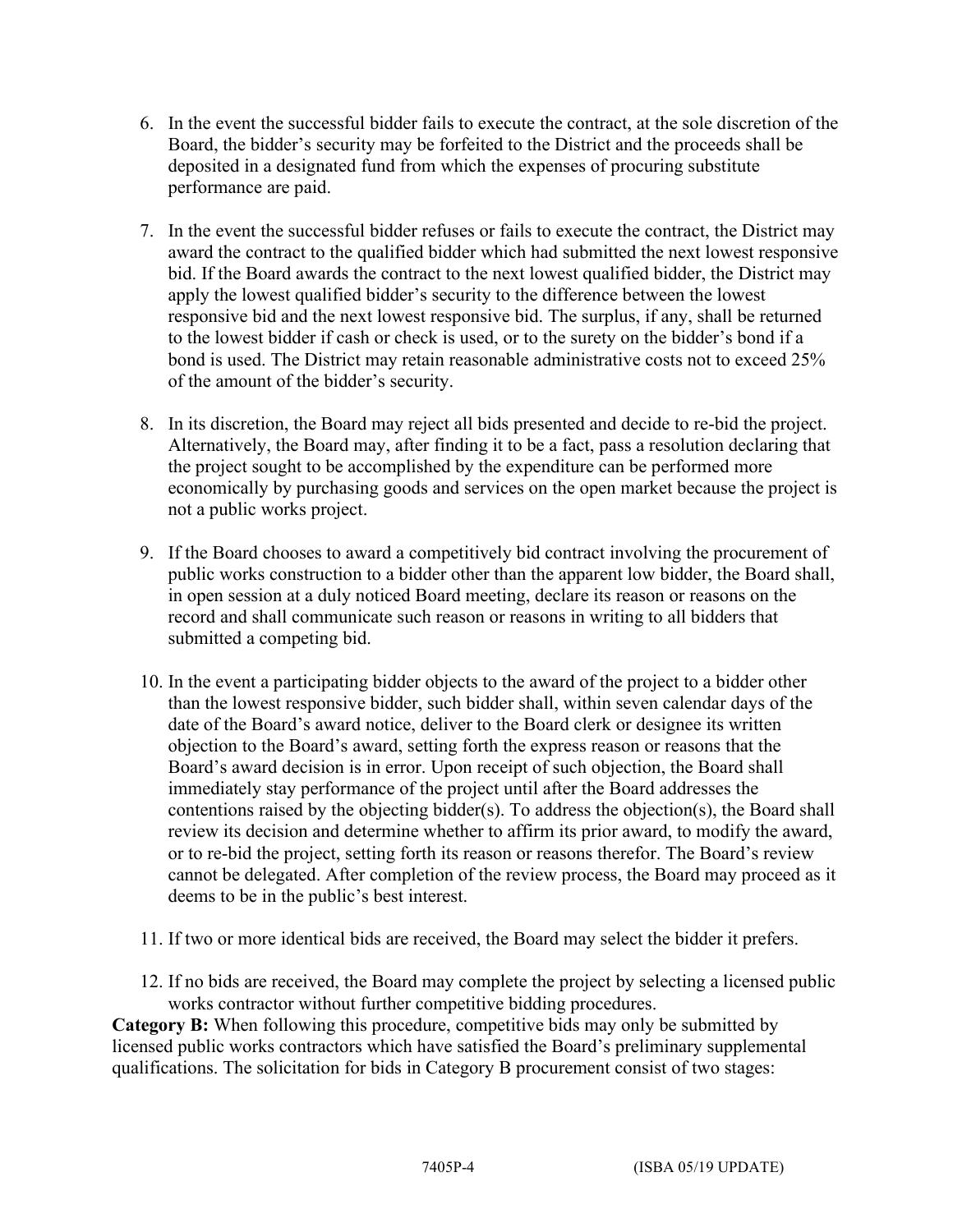- 1. An initial stage determining supplemental pre-qualifications for licensed contractors, either prime or specialty contractors; followed by
- 2. A second stage during which bids are accepted only from prequalified contractors.

The Category B procedure shall be as follows:

- 1. Notice of the prequalification stage of the Category B competitive bidding process shall be given in the same manner that notice of competitive bidding is provided for a Category A competitive bid request, by providing a specific date and time by which qualifications statements must be received. The Board may establish prequalification standards premised upon demonstrated technical competence; experience constructing similar facilities; prior experience with the District; available nonfinancial resources, equipment, and personnel as they relate to the subject project; as well as the contractor's overall performance history. Such request shall also include the standards the Board will use when evaluating the applicants' qualifications.
- 2. During the initial stage of the Category B bidding process, licensed contractors desiring to be prequalified to bid on a project must submit a written response to the Board's request for qualifications.
- 3. The solicitation shall explain that in the event a bidder has an objection to the prequalification procedures, it must submit a written objection which must be received by the Board or its designee at least three business days before the date and time prequalification statements are due. The Board or its designee shall respond to all objections in writing and shall provide the written response to the objecting contractor, and deliver copies to all other contractors seeking to prequalify that are known to the District at that time. The Board or its designee may adjust the bidding timeframes if necessary.
- 4. After a review of qualification submittals, the District may select licensed contractors that meet the prequalification standards. If any licensed contractor submits a statement of qualifications but is not selected as a qualified bidder, the Board or its designee shall supply a written statement of the reason or reasons why the contractor failed to meet the Board's prequalification standards.
- 5. The solicitation shall explain that any licensed contractor that fails the prequalification stage can appeal in writing any such determination to the Board within seven days after transmittal of the prequalification results. After reviewing the objection, if the Board sustains the decision that a contractor fails to meet prequalification standards, it shall state its reason or reasons in writing to the contractor. The Board's decision may be appealed to the public works contractor's license board no more than 14 days following the Board's decision. Category B prequalification procedures that are appealed shall be stayed during the pendency of the prequalification appeal until the public works contractor's license board completes its review, but in no instance more than 49 days after the appellate decision of the Board regarding prequalification. Any licensed public works contractor affected by a decision on appeal by the public works contractor's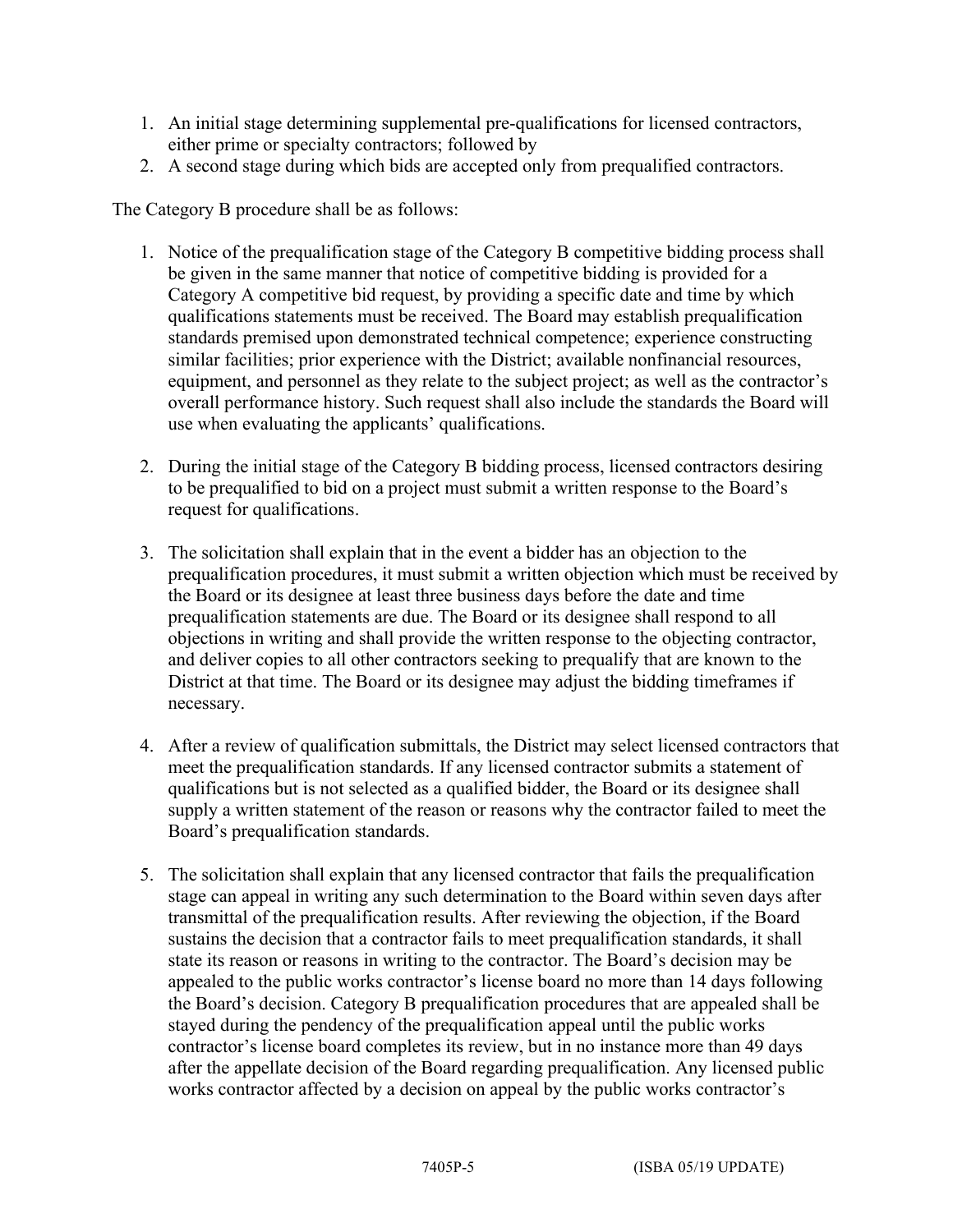license board may, within 28 days of the final decision, seek judicial review as provided by Idaho Code 67-5201, et seq.

- 6. Following the conclusion of the prequalification administrative procedures, the bidding stage shall proceed by the setting of a time, date, and place for the public opening of bids. In circumstances involving prequalified prime contractors, a notice soliciting bids shall be transmitted to prequalified bidders at least 14 days before the date of opening the bids. In circumstances involving prequalified specialty or subordinate contractors, the notice soliciting bids shall be published in the same manner applicable to Category A bids. The notice shall succinctly describe the project to be constructed. Copies of specifications, bid forms, bidder's instructions, contract documents, and general and special instructions shall be made available upon request and payment of a reasonable plan copy fee by any eligible bidder.
- 7. Thereafter, the Board shall proceed with its solicitation of and consideration of bids from prequalified public works contractors in accordance with the procedures set forth above regarding submission and consideration of Category A bids set forth above at Category A paragraphs 2 through 12, inclusive.

# Procuring Services or Personal Property, Purchases between \$50,000 and \$100,000

When the Board contemplates an expenditure to purchase or lease personal property or to procure services, other than personal property or services excluded pursuant to section Idaho Code § 67-2803, valued at or in excess of \$50,000 but not to exceed \$100,000, the procurement procedures of this policy shall apply.

- 1. The Board or its designee shall solicit bids from no fewer than three vendors by written means, either by electronic or physical delivery. The solicitation shall describe the personal property or services to be purchased or leased in sufficient detail to allow a vendor dealing in such goods or services to understand what the District seeks to procure.
- 2. The solicitation for bids shall describe the electronic or physical delivery method or methods authorized to submit a bid, the date and time by which a bid proposal must be received by the Board or its designee, and shall provide a reasonable time to respond to the solicitation, provided that, except in the event of an emergency, such time shall not be less than three business days.
- 3. The solicitation shall explain that a vendor's objections to specifications or bid procedures must be in writing and received by the Board or its designee at least one business day before the date and time upon which bids are scheduled to be received.
- 4. All timely written bids received by the District, whether submitted electronically or by physical delivery, shall be compiled and submitted to the Board or its designee who shall approve the responsive bid proposing the lowest procurement price, or shall reject all bids and publish notice for bids, as before.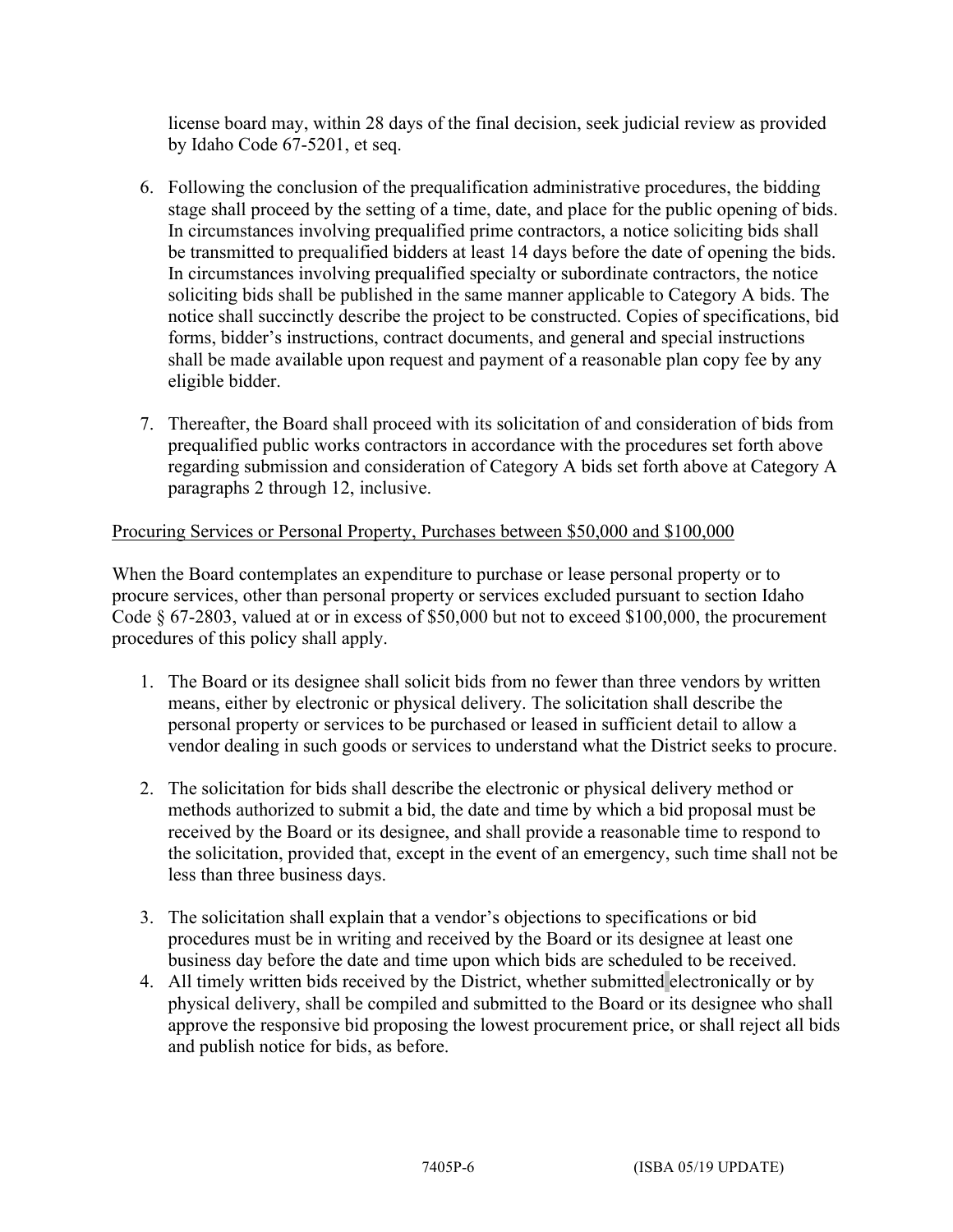5. In the event the Board determines that it is impractical or impossible to obtain three bids for the proposed procurement, the Board may acquire the property or services in the manner the Board deems to be in the District's best interest from a qualified vendor quoting the lowest price. When fewer than three bids are considered, a description of the Board's efforts to procure at least three bids shall be documented in the Board's official records and such documentation shall be maintained for at least six months following the date of the procurement. In the event two or more bids are the same and the lowest responsive bids, the Board or its designee may exercise its discretion and select the bid it deems to be in the District's best interest.

### Procuring Services or Personal Property, Purchases greater than \$100,000

When the Board contemplates a purchase or lease of personal property or the hiring of services, other than personal property or services excluded pursuant to Idaho Code § 67-2803, valued in excess of \$100,000, the following procurement procedures shall apply.

- 1. The purchase or lease shall be made pursuant to an open competitive sealed bid process with the procurement to be made from the qualified bidder submitting the lowest bid price that complies with bidding procedures and meets the specifications for the goods and/or services sought to be procured.
- 2. The request for bids shall set a date, time, and place for the opening of bids. Two notices soliciting bids shall be published in the official newspaper of the District. The first notice shall be published at least two weeks before the date for opening bids, with the second notice to be published in the succeeding week at least seven days before the date that bids are scheduled to be opened. The notice shall succinctly describe the personal property and/or services to be procured. Copies of specifications, bid forms, bidder's instructions, contract documents, as well as general and special instructions shall be made available upon request by any interested bidder.
- 3. The notice shall explain that written objections to specifications or bidding procedures must be received by the Board or its designee at least three business days before the date and time upon which bids are scheduled to be opened.
- 4. If the Board deems it to be in the District's best interest, it may require all bidders to provide bid security in an amount equal to at least 5% of the amount bid. If so required, a bid shall not be considered unless one acceptable form of security is enclosed with it, and it is submitted in a form which substantially complies with the form provided by the District. The Board may require that bid security be provided by means of the following:
	- A. Cash;
	- B. A cashier's check made payable to the District;
	- C. A certified check made payable to the District; or
	- D. A bidder's bond executed by a qualified surety company, made payable to the District.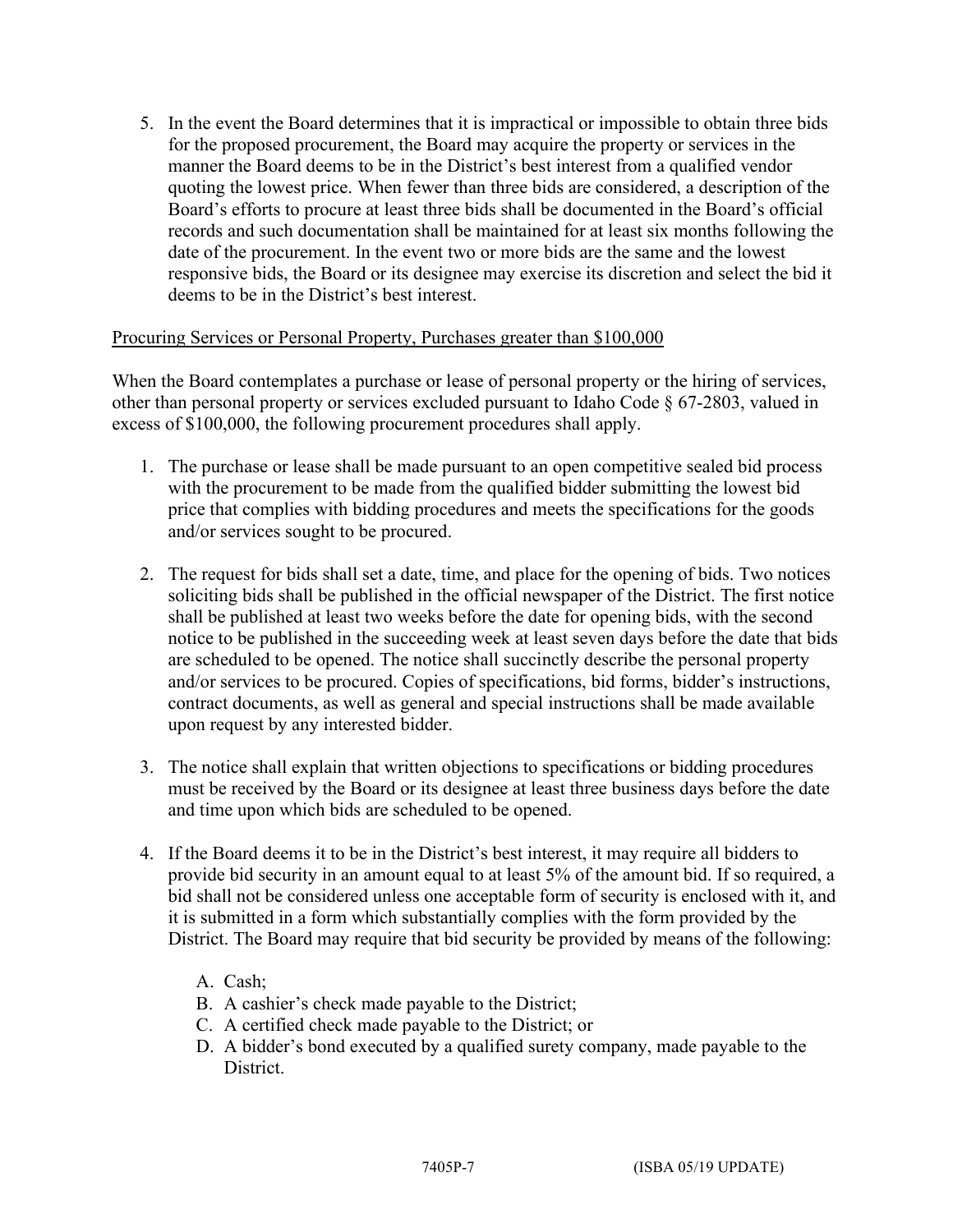- 5. No bid received by the District after the time set in the notice for opening of bids may be withdrawn. When sealed bids have been received, they shall be opened in public at a designated place and time. Thereafter the bids are compiled and submitted to the Board for award or, if a designee had been authorized, for approval of the designee's award.
- 6. In the event the successful bidder fails to execute the contract, the amount of the bidder's security may be forfeited to the District at the sole discretion of the Board. Thereafter the proceeds may be deposited in a designated fund out of which reasonable expenses incurred in procuring substitute performance are paid.
- 7. The Board may, on the refusal or failure of the successful bidder to execute the contract, award the contract to the next lowest qualified bidder. If the Board awards the contract to the next lowest qualified bidder, the amount of the lowest qualified bidder's security may be applied by the Board to the difference between the lowest responsive bid and the next lowest responsive bid, and the surplus, if any, shall be returned to the lowest bidder if cash or check is used, or to the surety on the bidder's bond if a bond is used. The Board may retain a reasonable administrative cost not to exceed 25% of the amount of the bidder's security.
- 8. In its discretion, the Board or its designee may reject all bids presented and re-bid or, after finding it to be a fact; the Board may pass a resolution declaring that the subject goods or services can be procured more economically on the open market.
- 9. If the Board chooses to award the contract for delivery of personal property or services to a bidder other than the apparent low bidder, the Board shall first declare in open session at a duly noticed public meeting its reason or reasons for the award and shall communicate such reason or reasons in writing to all bidders that responded to the District's solicitation for bids.
- 10. The solicitation shall explain that if any participating bidder objects to the Board's award to a bidder other than the lowest apparent bidder, such bidder shall, within seven calendar days of the date of transmittal of the notice, object in writing to the award and specifically identify the reason or reasons that the Board's award is in error. Thereafter, the Board shall stay performance of the award until after the Board reviews and addresses the bidder's objections. The Board shall then review its decision and determine whether to affirm its prior award, modify the award, or choose to re-bid and will identify its reason or reasons therefor. The Board shall not delegate this responsibility. After completion of the review process, the Board may proceed as it deems to be in the public's best interest.
- 11. If two or more bids are the same and the lowest responsive bids, the Board or its designee may accept the one it deems to be in the public's best interest.
- 12. In its discretion, when the Board purchases goods, it may forgo the above request for bids procedure and may preauthorize the purchase of goods (but not services) at a public auction.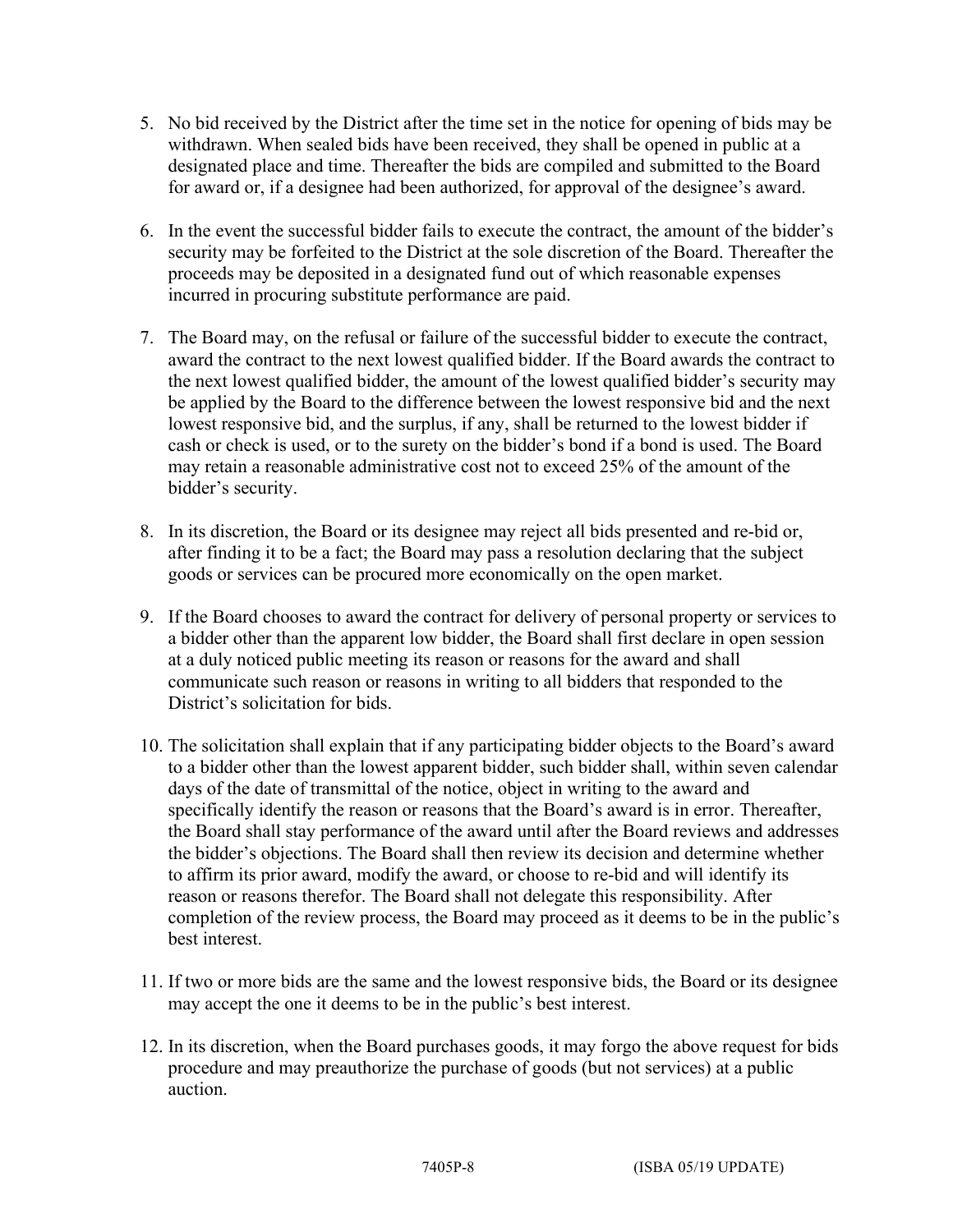**Requests for Proposals:** The Board may utilize a request for proposal process as set forth below as an alternative to the competitive bidding process required by the Procuring Services or Personal Property policy subsection set forth above, when the Board contemplates a procurement of goods or services for which the Board determines one or more of the following is true:

- 1. The submission of fixed specifications by the Board may prevent the discovery of a more cost-effective solution;
- 2. The specific need to be satisfied by the procurement is amenable to more than one solution; or
- 3. Factors other than price will determine the best option for the District to satisfy or solve the District's specific need.

**Factors to be Considered:** When the Board utilizes the request for proposal process, it may consider the following factors when evaluating the vendor's responses to the request:

- 1. An innovative solution that is offered;
- 2. Unique product features;
- 3. Price;
- 4. Vendor experience in the market;
- 5. Financial stability of a vendor;
- 6. Differences among vendors in their ability to perform contract requirements in a timely or efficient manner;
- 7. Ability to meet product specifications;
- 8. Product quality;
- 9. Product performance records;
- 10. Past performance by a vendor;
- 11. Future product maintenance or service requirements; and
- 12. Product warranties.

# Requirements of a Request for Proposals

At a minimum, a request for proposals shall:

- 1. State the instructions of the process;
- 2. Identify the scope of work for the goods or services contemplated;
- 3. Identify the selection criteria;
- 4. Identify the contract terms; and
- 5. Identify the scoring methodology applying relative weights to factors considered.

Notification, solicitation, and consideration of objections to an award of a procurement contract pursuant to a request for proposal. The notification, solicitation, and consideration of contests concerning the award of a procurement contract pursuant to a request for proposal shall be in accordance with the same procedures and requirements set forth in the policy subsection pertaining to Procuring Services or Personal Property, subject to the selection criteria established by the Board at the outset of each such procurement. After the procurement recommendation is